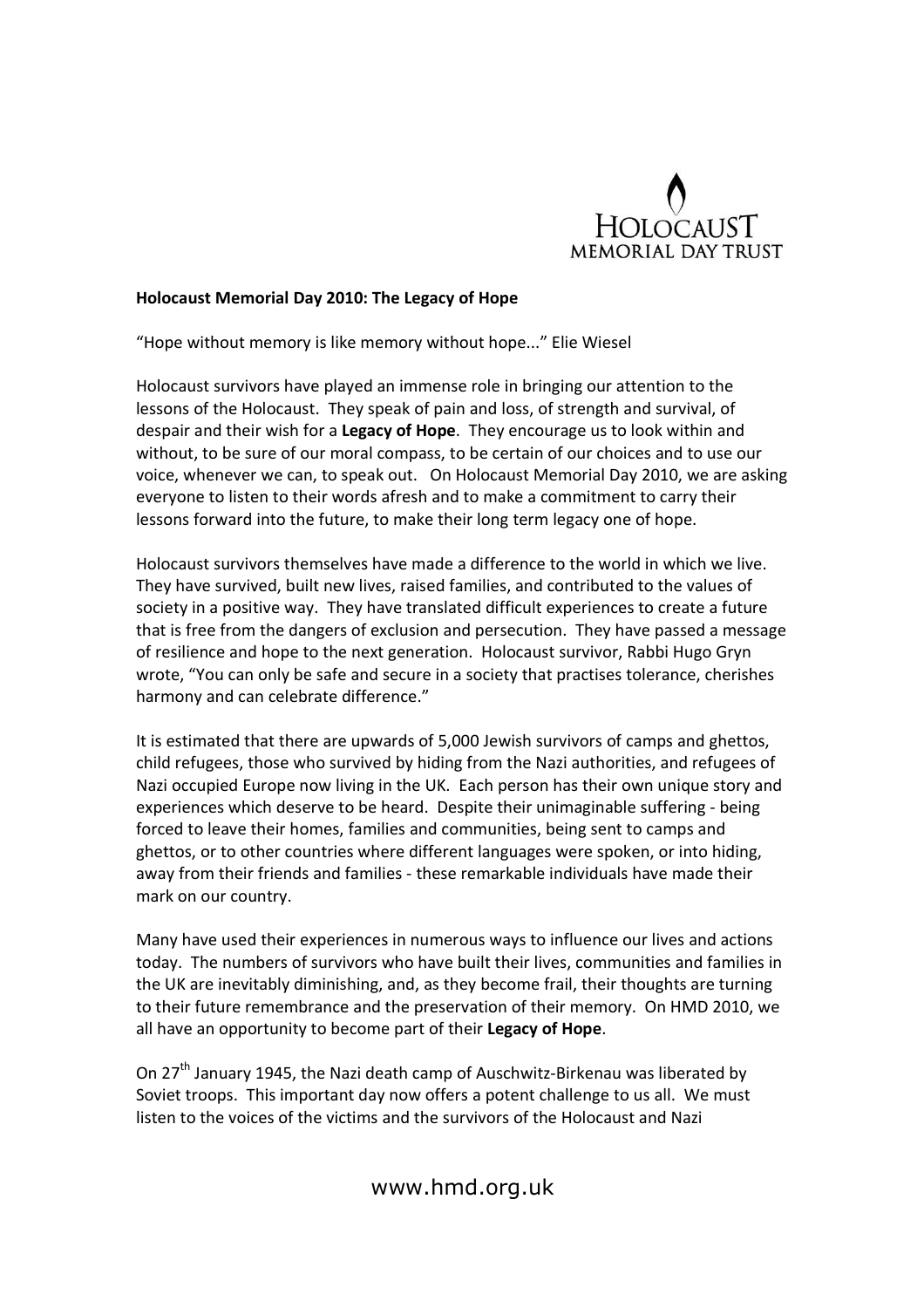persecution. We must also listen to those affected by more recent genocides and those who remain excluded today, and to commit, collectively and individually to tell others what we hear and to make these hopes, experiences and voices part of our future.

The Nazis had a plan for German society. Their goal was to make Germany an exclusively Aryan nation. Propaganda films were made to show the model of the 'perfect' young German men and women. Nazi ideology stated that not all humans were equal, some were even considered "untermenschen" (sub-human) if they did not fit the ideal. The Nazis hated anyone that they considered 'different', including those who fitted the Aryan concept of racial normality but had different views or thoughts which did not adhere to their ideology. It was not only Jews who did not fit the Nazi ideal - others included the Roma and Sinti (Gypsies), Jehovah's Witnesses, Gay men and Lesbians, the mentally and physically Disabled, Trade Unionists, Black people, political opponents, communists and those termed 'asocial'. Survivors of the Holocaust and Nazi persecution know what it means to be stigmatised, marginalised, persecuted, and ultimately dehumanised. They understand what society is capable of.

The Holocaust is not a matter for Jews to discuss alone. The persecution of Roma and Sinti peoples is not a matter for Travellers and Gypsies to talk about alone. Remembering Gay and Lesbian victims of Nazi persecution is not a matter for LGBT groups alone. The experience of those facing exclusion from society is a matter for us all.

Our responsibility is to remember those who were persecuted and murdered, because their lives were wasted. Our challenge is to make the experience and words of the victims and survivors of the Holocaust and subsequent genocides a meaningful part of our future. We need to learn about the Holocaust. We need to learn from it too. The aspirations of those who have suffered from the effects of the Holocaust and of genocide around the world, should inform our lives today. Their words can make us think about our own attitudes, our behaviour, our choices, the way we vote, the way we interact with one another, the way we respect and celebrate the differences between us and the way in which we build a safer future together.

As history unfolds the voices of victims are often drowned out. They are often the last to be heard. And yet they are the first to know what is happening. We see this with the victims of National Socialism. The Nazi regime established ghettos, forcibly moving Jewish inhabitants of entire towns and communities. Conditions in the ghettos were abhorrent. Families were forced to live in cramped conditions, often sharing single rooms, food and money were scarce and death through starvation, cold or disease was a constant threat and often a reality.

Despite these hardships, the inhabitants of many of the ghettos understood what was happening to them and wanted their voice to be heard from within the maelstrom.

www.hmd.org.uk